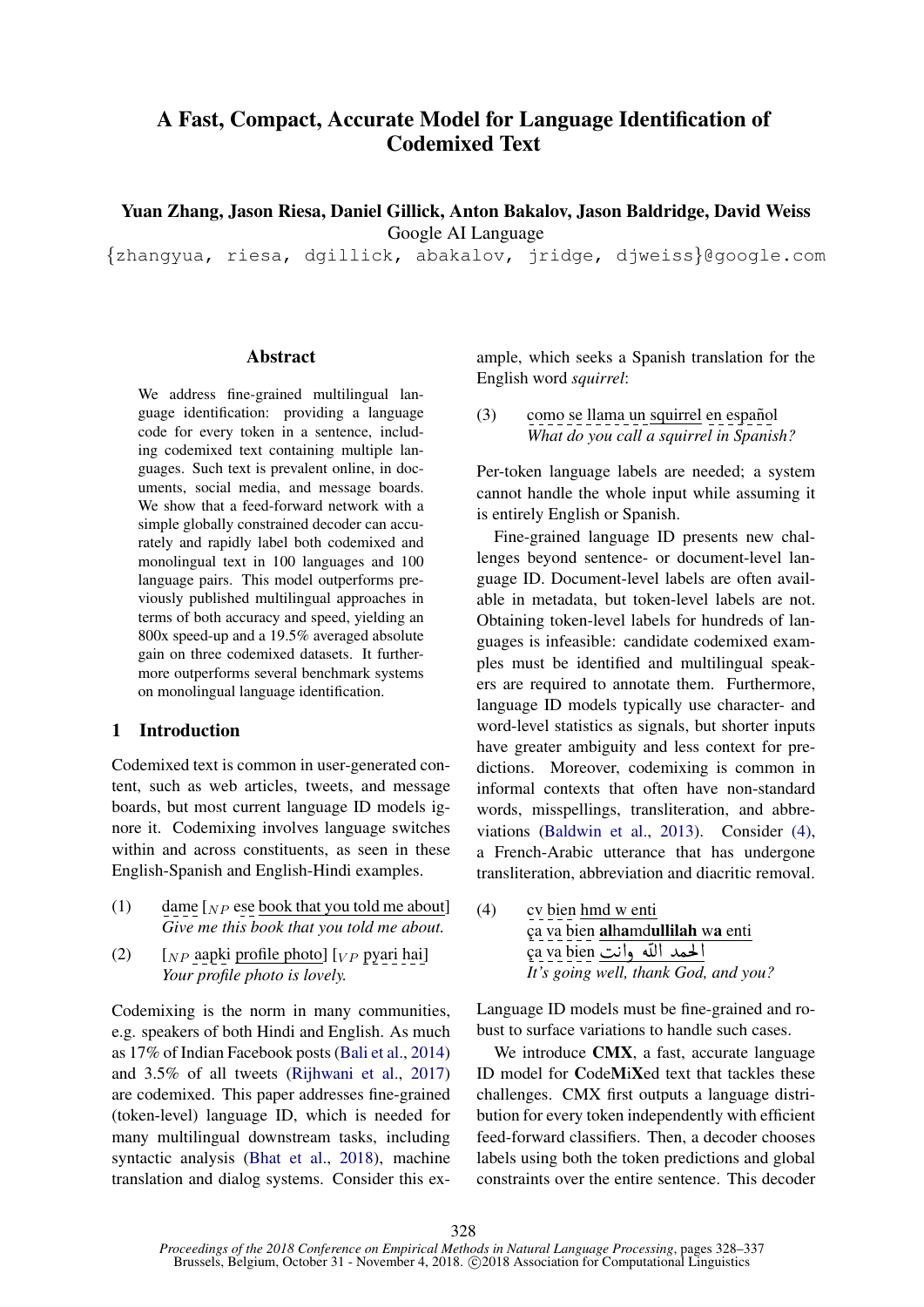produces high-quality predictions on monolingual texts as well as codemixed inputs. We furthermore show how selective, grouped dropout enables a blend of character and word-level features in a single model without the latter overwhelming the former. This dropout method is especially important for CMX's robustness on informal texts.

We also create synthetic training data to compensate for the lack of token-level annotations. Based on linguistic patterns observed in realworld codemixed texts, we generate two million codemixed examples in 100 languages. In addition, we construct and evaluate on a new codemixed corpus of token-level language ID labels for 25k codemixed sentences (330k tokens). This corpus contains examples derived from usergenerated posts that contain English mixed with Spanish, Hindi or Indonesian.

Language ID of monolingual text has been extensively studied [\(Hughes et al.,](#page-8-3) [2006;](#page-8-3) [Baldwin](#page-8-4) [and Lui,](#page-8-4) [2010;](#page-8-4) [Lui and Baldwin,](#page-9-1) [2012;](#page-9-1) [King and](#page-8-5) [Abney,](#page-8-5) [2013\)](#page-8-5), but language ID for codemixed text has received much less attention. Some prior work has focused on identifying larger language spans in longer documents [\(Lui et al.,](#page-9-2) [2014;](#page-9-2) [Jurgens](#page-8-6) [et al.,](#page-8-6) [2017\)](#page-8-6) or estimating proportions of multiple languages in a text [\(Lui et al.,](#page-9-2) [2014;](#page-9-2) [Kocmi and](#page-9-3) [Bojar,](#page-9-3) [2017\)](#page-9-3). Others have focused on token-level language ID; some work is constrained to predicting word-level labels from a single language pair (Nguyen and Doğruöz, [2013;](#page-9-4) [Solorio et al.,](#page-9-5) [2014;](#page-9-5) [Molina et al.,](#page-9-6) [2016a;](#page-9-6) [Sristy et al.,](#page-9-7) [2017\)](#page-9-7), while others permit a handful of languages [\(Das](#page-8-7) and Gambäck, [2014;](#page-8-7) [Sristy et al.,](#page-9-7) [2017;](#page-9-7) [Rijhwani](#page-9-0) [et al.,](#page-9-0) [2017\)](#page-9-0). In contrast, CMX supports 100 languages. Unlike most previous work–with [Rijh](#page-9-0)[wani et al.](#page-9-0) [2017](#page-9-0) a notable exception–we do not assume a particular language pair at inference time. Instead, we only assume a large fixed set of language pairs as a general constraint for all inputs.

We define and evaluate CMX and show that it strongly outperforms state-of-the-art language ID models on three codemixed test sets covering ten languages, and a monolingual test set including 56 languages. It obtains a 19.5% absolute gain on codemixed data and a 1.1% absolute gain (24% error reduction) on the monolingual corpus. Our analysis reveals that the gains are even more pronounced on shorter text, where the language ID task naturally becomes more difficult. In terms of runtime speed, CMX is roughly

800x faster than existing token-level models when tested on the same machine. Finally, we demonstrate a resource-constrained but competitive variant of CMX that reduces memory usage from 30M to 0.9M.

## 2 Data

We create synthetic codemixed training examples to address the expense and consequent paucity of token-level language ID labels. We also annotate real-world codemixed texts to measure performance of our models, understand code-mixing patterns and measure the impact of having such examples as training data.

Synthetic data generation from monolingual text. For training models that support hundreds of languages, it is simply infeasible to obtain manual token-level annotations to cover every codemixing scenario [\(Rijhwani et al.,](#page-9-0) [2017\)](#page-9-0). However, it is often easy to obtain sentence-level language labels for monolingual texts. This allows projection of sentence-level labels to each token, but a model trained only on such examples will lack codemixed contexts and thus rarely switch within a sentence. To address this, we create synthetic training examples that mix languages within the same sequence.

To this end, we first collect a monolingual corpus of 100 languages from two public resources: the W2C corpus<sup>[1](#page-1-0)</sup> and the Corpus Crawler project.<sup>[2](#page-1-1)</sup> Then we generate a total of two million synthetic codemixed examples for all languages.

In generating each training example, we first sample a pair of languages uniformly.<sup>[3](#page-1-2)</sup> We sample from a set of 100 language pairs, mainly including the combination of English and a non-English language. The full set is listed in the supplemental material. Then we choose uniformly between generating an *intra-mix* or *inter-mix* example, which are two of the most prominent types of codemixing in the real world [\(Barman et al.,](#page-8-8) [2014;](#page-8-8) [Das and](#page-8-7) Gambäck, [2014\)](#page-8-7).<sup>[4](#page-1-3)</sup> An *intra-mix* sentence like [\(1\)](#page-0-1) starts with one language and switches to another language, while an *inter-mix* sentence like [\(2\)](#page-0-2) has

<span id="page-1-0"></span><sup>1</sup> <http://ufal.mff.cuni.cz/w2c>

<span id="page-1-2"></span><span id="page-1-1"></span><sup>2</sup> <https://github.com/googlei18n/corpuscrawler>

<sup>&</sup>lt;sup>3</sup>Both our collected codemixed data and [Barman et al.](#page-8-8) [\(2014\)](#page-8-8) indicate that more than 95% of codemixed instances are bilingual.

<span id="page-1-3"></span><sup>&</sup>lt;sup>4</sup>The two types of codemixing have roughly equal proportions in our labeled corpus.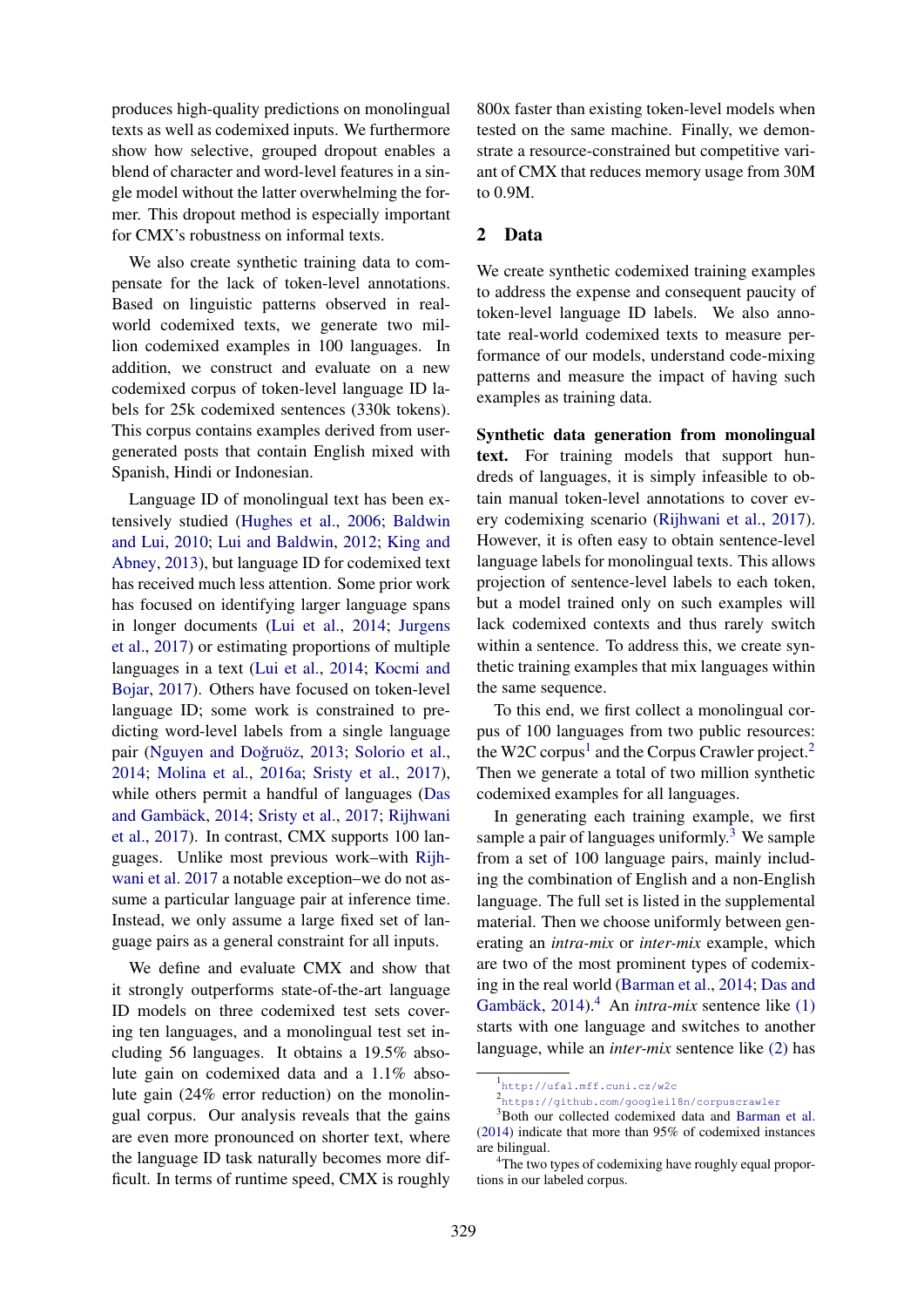<span id="page-2-3"></span>

|                                                                        | $\vert$ en/es en/hi en/id |  |
|------------------------------------------------------------------------|---------------------------|--|
| Number of tokens   98k 140k 94k                                        |                           |  |
| Number of sentences $\begin{vmatrix} 9.5k & 9.9k & 5.3k \end{vmatrix}$ |                           |  |

Table 1: Statistics of our YouTube and Google+ dataset, GY-Mix.

<span id="page-2-4"></span>

|                        | Test Set   Languages           |
|------------------------|--------------------------------|
| Twitter-Mix $ $ en, es |                                |
| Web-Mix $6$            | cs, en, eu, hu, hr, sk         |
| GY-Mix                 | en, es, hi, id                 |
|                        | KB-Mono56 $\vert$ 56 languages |

Table 2: The languages of each testing corpora in our experiments. The first three sets primarily include codemixed texts while the last one (KB-Mono56) is monolingual.

an overall single language with words from a second language in the middle. To generate an example, we uniformly draw phrases from our monolingual corpus for the chosen target languages, and then concatenate or mix phrases randomly. The shorter phrase in *inter-mix* examples contains one or two tokens, and the maximum length of each example is eight tokens.

Manual annotations on real-world codemixed text. We obtain candidates by sampling codemixed public posts from  $Google + 5$  $Google + 5$  and video comments from YouTube,<sup>[6](#page-2-1)</sup> limited to three language pairs with frequent code switching: English-Spanish, English-Hindi<sup>7</sup> and English-Indonesian. All texts are tokenized and lowercased by a simple rule-based model before annotation. Both the candidate selection and the annotation procedures are done by linguists proficient in both languages. The final annotated corpus contains 24.7k sentences with 334k tokens; 30% are monolingual, 67% are bilingual and 3% have more than two languages. Finally, we create an 80/10/10 split (based on tokens) for training, development and testing, respectively. Table [1](#page-2-3) gives the token and sentence counts per language. In the rest of the paper, we refer to this dataset as GY-Mix.

Evaluation datasets. We evaluate on four datasets, three codemixed and one monolingual. For a fair comparison, we report accuracies on

<span id="page-2-5"></span>

languages. Multiple features are embedded, con-Figure 1: Basic feed-forward network unit for scoring each token in the input and predicting possible catenated, and fed into a hidden layer with ReLU activation.

subsets of these test sets that include languages supported by all tested models. Examples with Hindi words written in Latin script are also removed because the benchmark systems we compare to do not support it.

- Twitter-Mix: Codemixed data from the EMNLP 2016 shared task [\(Molina et al.,](#page-9-8) [2016b\)](#page-9-8).
- Web-Mix6: Codemixed data crawled from multilingual web pages [\(King and Abney,](#page-8-5) [2013\)](#page-8-5), using a subset of six languages.
- GY-Mix: The test set of our token-level codemixed data (en-es, en-hi, and en-id).
- KB-Mono56: Monolingual test set of [Kocmi](#page-9-3) [and Bojar](#page-9-3) [\(2017\)](#page-9-3), using a subset of 56 languages.

Table [2](#page-2-4) summarizes the final language setting of each test set used in our experiments.

## 3 Identifying Language Spans in Codemixed Text

CMX uses two stages to assign language codes to every token in a sentence. First, it predicts a distribution over labels for each token independently with a feed-forward network that uses character and token features from a local context window. Then, it finds the best assignment of token labels for an entire sentence using greedy search, subject to a set of global constraints. Compared to sequence models like CRFs or RNNs, this twostage strategy has several major advantages for fine-grained language ID: (1) it does not require annotated codemixed text over hundreds of languages and their mixed pairings, (2) learning independent classifiers followed by greedy decoding

<span id="page-2-0"></span><sup>5</sup> <https://plus.google.com/>

<span id="page-2-1"></span><sup>6</sup> <https://www.youtube.com/>

<span id="page-2-2"></span><sup>7</sup>Hindi texts found in both Devanagari and Latin scripts.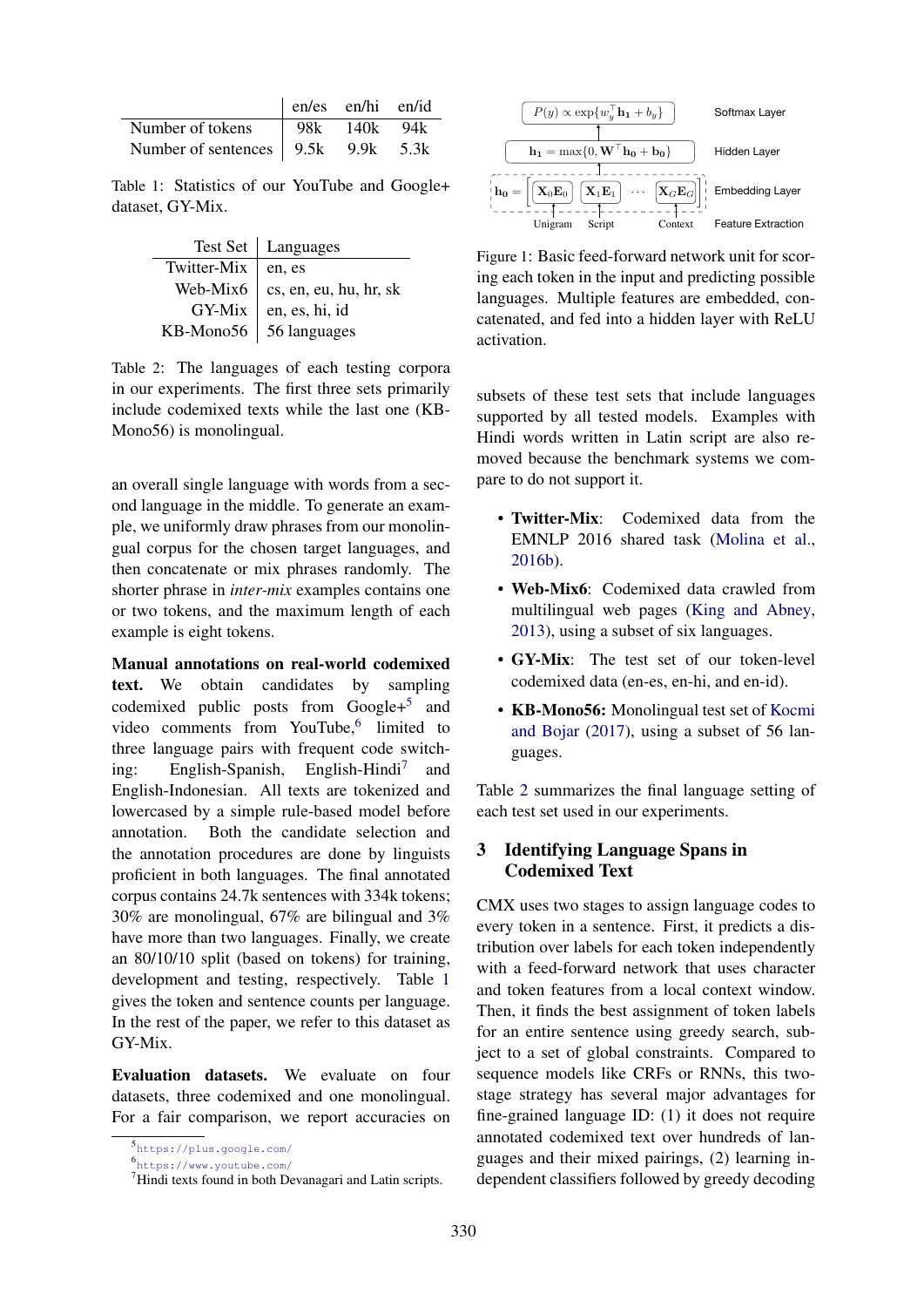<span id="page-3-0"></span>

| Features            | Window            | $\prime$ |           |
|---------------------|-------------------|----------|-----------|
| Character $n$ -gram | $+/-1$            | 16.      | 1000-5000 |
| Script              | $\mathbf{\Omega}$ | x        | 27        |
| Lexicon             | $+/-1$            | 16       | 100       |

Table 3: Feature spaces of CMX. The window column indicates that CMX uses character  $n$ -gram and lexicon features extracted from the previous and following tokens as well as the current one.

is significantly faster than structured training (especially considering the large label set inherent in language ID), and (3) it is far easier to implement.

#### 3.1 Token Model

Simple feed-forward networks have achieved near state-of-the-art performance in a wide range of NLP tasks [\(Botha et al.,](#page-8-9) [2017;](#page-8-9) [Weiss et al.,](#page-9-9) [2015\)](#page-9-9). CMX follows this strategy, with embedding, hidden, and softmax layers as shown in Figure [1.](#page-2-5) The inputs to the network are grouped feature matrices, e.g. character, script and lexicon features. Each group g's features are represented by a sparse matrix  $\mathbf{X}_g \in \mathbb{R}^{F_g \times V_g}$ , where  $F_g$  is the number of feature templates and  $V_q$  is the vocabulary size of the feature group. The network maps sparse features to dense embedding vectors and concatenates them to form the embedding layer:

$$
\mathbf{h}_0 = vec[\mathbf{X}_g \mathbf{E}_g | \forall g]
$$
 (1)

where  $\mathbf{E}_g \in \mathbb{R}^{V_g \times D_g}$  is a learned embedding matrix per group. The final size of the embedding layer  $|\mathbf{h}_0| = \sum_g F_g D_g$  is the sum of all embedded feature sizes. CMX uses both discrete and continuous features. We use a single hidden layer with size 256 and apply a rectified linear unit (ReLU) over hidden layer outputs. A final softmax layer outputs probabilities for each language. The network is trained per-token with cross-entropy loss.

We explain the extraction process of each feature type below. Table [3](#page-3-0) summarizes the three types of features and their sizes used in CMX. Character and lexicon features are extracted for the previous and following tokens as well as the current token to provide additional context.

**Character**  $n$ **-gram features** We apply character *n*-gram features with  $n = [1, 4]$ . RNNs or CNNs would provide more flexible character feature representations, but our initial experiments did not show significant gains over simpler  $n$ -gram features. We use a distinct feature group for each

n. The model averages the embeddings according to the fractions of each  $n$ -gram string in the input token. For example, if the token is *banana*, then one of the extracted trigrams is *ana* and the corresponding fraction is 2/6. Note that there are six trigrams in total due to an additional boundary symbol at both ends of the token.

Following [Botha et al.](#page-8-9) [\(2017\)](#page-8-9), we use feature hashing to control the size  $V$  and avoid storing a big string-to-id map in memory during runtime. The feature id of an *n*-gram string  $x$  is given by  $\mathcal{H}(x)$  mod  $V_q$  [\(Ganchev and Dredze,](#page-8-10) [2008\)](#page-8-10), where  $H$  is a well-behaved hash function. We set  $V =$ 1000, 1000, 5000, 5000 for  $n = 1, 2, 3, 4$  respectively; these values yield good performance and are far smaller than the number of  $n$ -gram types.

Script features Some text scripts are strongly correlated with specific languages. For example, Hiragana is only used in Japanese and Hangul is only used in Korean. Each character is assigned one of the 27 types of scripts based on its unicode value. The final feature vector contains the normalized counts of all character scripts observed in the input token.

Lexicon features This feature group is backed by a large lexicon table which holds a language distribution for each token observed in the monolingual training data. For example, the word *mango* occurs 48% of the time in English documents and 18% in Spanish ones. The table contains about 6.2 million entries. We also construct an additional prefix table of language distributions for 6-gram character prefixes. If the input token matches an entry in the lexicon table (or failing that, the prefix table), our model extracts the following three groups of features.

- *Language distribution*. The language distribution itself is included as the feature vector.
- *Active languages*. As above, but feature values are set to 1 for all non-zero probabilities. For example, the word *mango* has feature value 1 on both English and Spanish.
- *Singletons*. If the token is associated with only one language, return a one-hot vector whose only non-zero value is the position indicating that language.

The size of all lexicon feature vectors is equal to the number of supported languages.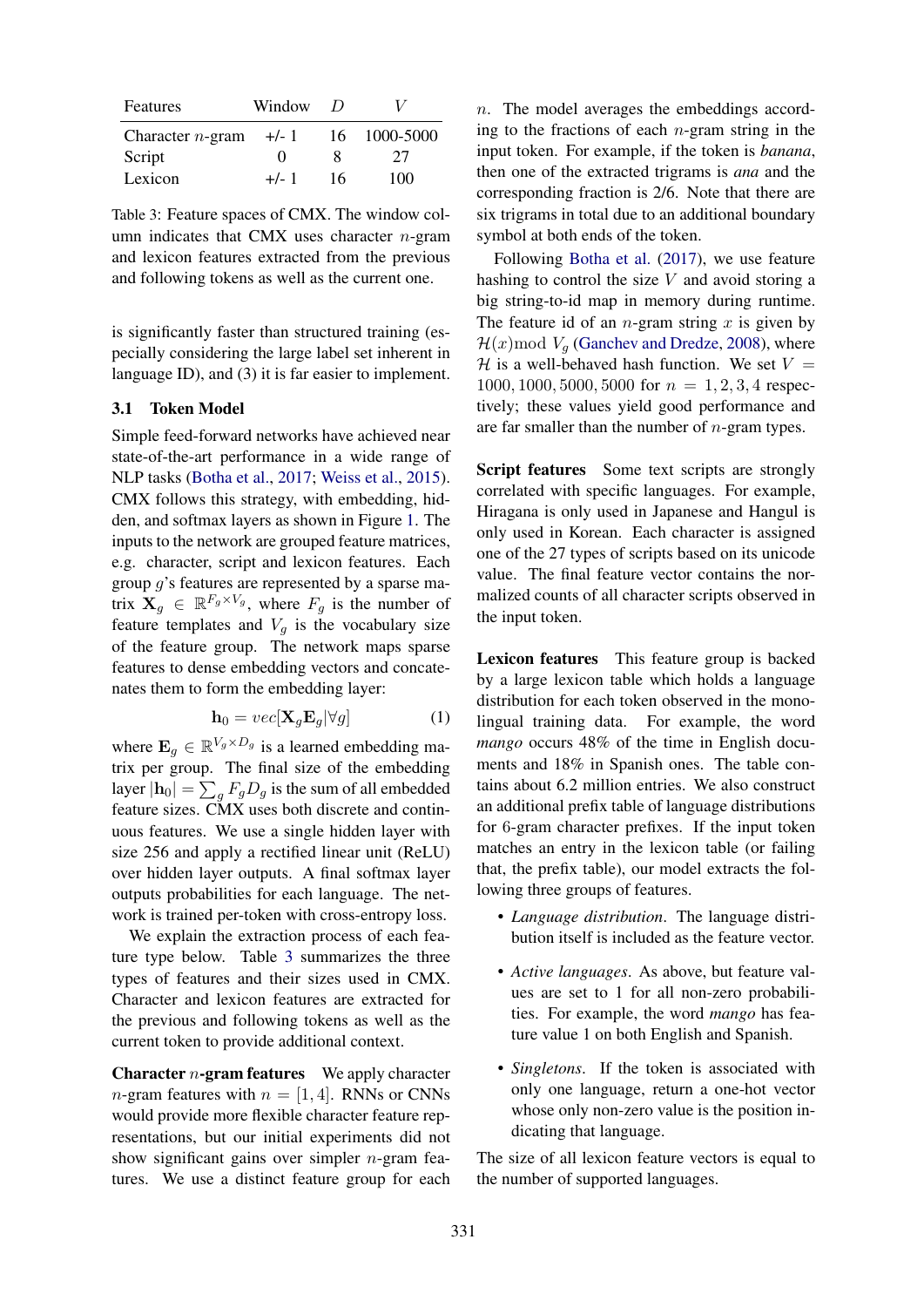<span id="page-4-1"></span>

Figure 2: Example of our decoding algorithm with global constraints for example [\(4\)](#page-0-0) for two allowed language pairs, en/ar-Latn and fr/ar-Latn.

<span id="page-4-0"></span>

Figure 3: Our selective feature dropout method. The model randomly sets the lexicon feature vectors to zero with 50% probability while  $n$ -gram features are always used.

## 3.2 Selective Feature Dropout

Preliminary experiments showed poor performance, especially on informal texts, when all three types of features are simply merged. Consider the following example outputs on misspelled word *Ennnglish*, for which no lexicon features fire.

| Input: Ennnglish      |                             |
|-----------------------|-----------------------------|
| With Lexicon Features | <b>W/o Lexicon Features</b> |
| • $p(sv) = 0.27$      | • $p(en) = 0.74$            |
| • $p(da) = 0.24$      | • $p(nl) = 0.10$            |
| • $p(nl) = 0.18$      | • $p(fy) = 0.06$            |
|                       |                             |

Without dropout, the model with lexicon features does not make effective use of the token's character n-grams and makes a catastrophically wrong prediction. The core problem is that lexicon features are both prevalent and highly predictive for language ID; during training, this dampens the updating of weights of n-gram features and thus diminishes their overall utility.

To address this issue and make CMX more robust to noisy inputs, we selectively apply a grouped feature dropout strategy that stochastically down-weights lexicon features during training. Figure [3](#page-4-0) illustrates the idea: for each input, after feature extraction, the vector of lexicon features is randomly set to zero. This way, the model must rely entirely on  $n$ -gram features for this particular input. Note that our feature dropout is different from standard dropout in at least two ways: (1) dropout happens to entire feature groups rather than on individual neurons, (2) we selectively apply dropout only on a subset of features. After tuning the dropout rate on development data (Figure [5\)](#page-6-0) we choose a dropout rate of 50%. Section [4.3](#page-6-1) explains the tuning procedure.

#### 3.3 Decoding with Global Constraints

Given a trained model, the goal of decoding is to find the sequence of per-token languages that maximizes the overall score. The simple, greedy strategy of picking the top prediction for each token over-predicts too many languages in a single sentence. For example, on average the greedy method predicts more than 1.7 languages per sentence on monolingual inputs. Because the token classier uses a window including only the previous, current, and next token, it has a quite limited view on the entire sequence.

Motivated by this observation, we add the following global constraint in decoding: only monolingual outputs or codemixed outputs from a fixed set of language pairs are permitted. We choose a set of 100 language pairs, primarily including the combination of English and a non-English language. The full set is listed in the supplemental material.

Finally, we introduce a straightforward variant of greedy decoding that finds the optimal language assignment in the presence of these global constraints. We independently find the best assignment under each allowed language combination (monolingual or language pair) and return the one with the highest score.

Figure [2](#page-4-1) shows paths for example [\(4\)](#page-0-0) with two allowed language pairs: en/ar-Latn and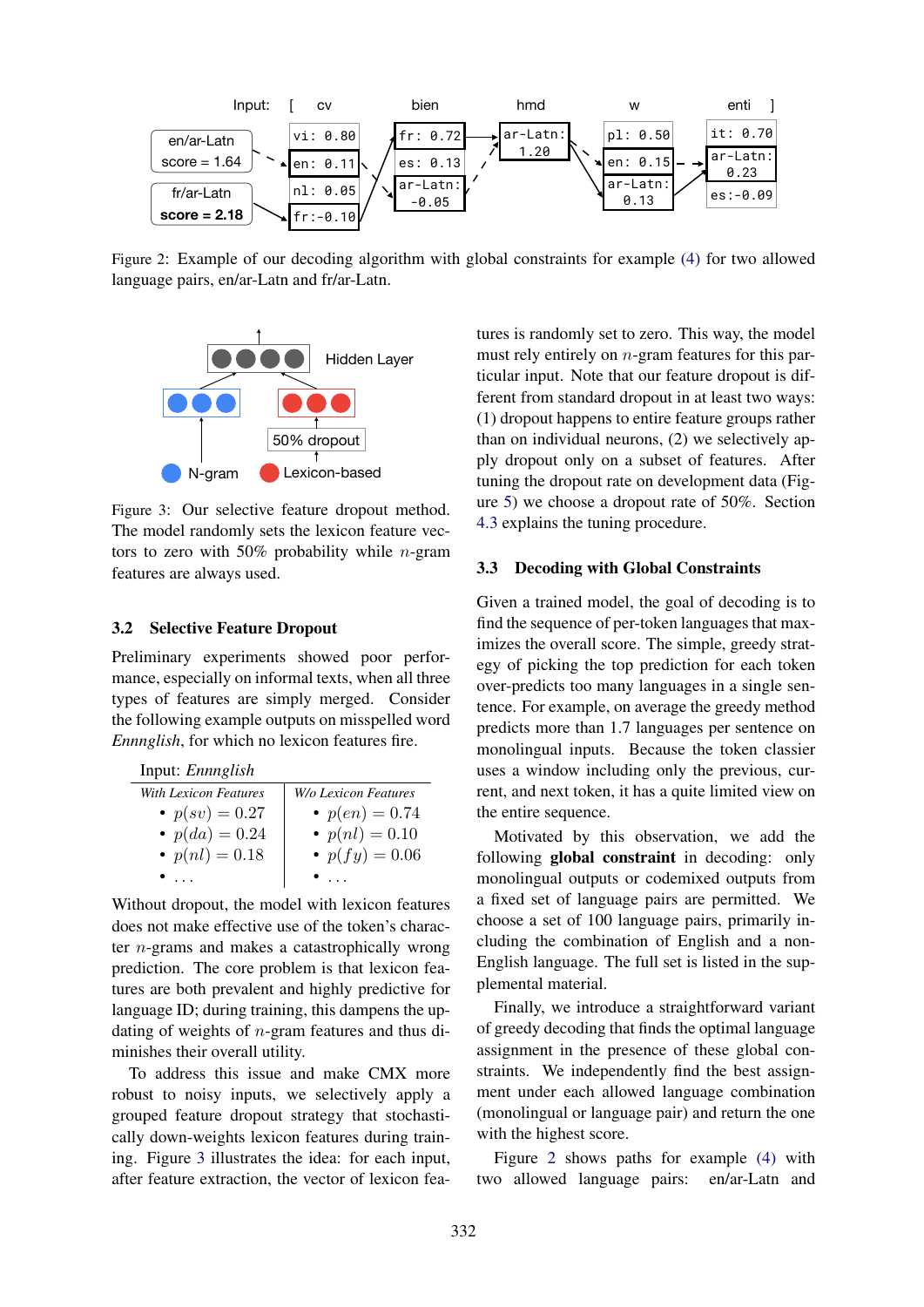<span id="page-5-1"></span>

| <b>DATASET</b> | Twitter-Mix | Web-Mix6 | GY-Mix |       |               | Average |      |
|----------------|-------------|----------|--------|-------|---------------|---------|------|
| LANGUAGES      | es/en       | 6 Langs  | es/en  | hi/en | hi/hi-Latn/en | id/en   |      |
| LanideNN       | 71.3        | 52.1     | 65.7   | 79.6  |               | 22.9    | 58.3 |
| EquiLID        | 87.9        | 63.5     | 71.0   | 81.9  |               | 64.9    | 73.9 |
| CMX-small      | 88.8        | 91.0     | 89.9   | 98.2  | 85.0          | 86.7    | 90.9 |
| <b>CMX</b>     | 92.4        | 93.2     | 91.8   | 98.4  | 87.4          | 91.1    | 93.4 |

Table 4: Codemixed Texts: Token-level accuracy (%) of different approaches on codemixed texts. "CMX-small" corresponds to our small model without lexicon features and vocabulary tables. The *hi/hi-Latn/en* column shows the accuracy on texts in English, Latin Hindi and Devanagari Hindi; the baseline models do not support identification of text in Hindi in Latin script. *Average* shows averaged accuracy on all sets except *hi/hi-Latn/en*. Boldface numbers indicate the best accuracy for each testing set.

fr/ar-Latn.[8](#page-5-0) The two paths in dashed and solid lines indicate the best assignment for each language pair respectively. Because scoring is independent across tokens, each subtask is computed in  $O(N)$  time. The total decoding time is  $O(N|\mathcal{L}|)$  where  $\mathcal L$  is the constraint set, and the global optimality of this algorithm is guaranteed because the assignment found in each subtask is optimal.

## 4 Experiments

## 4.1 Training Setup

We train CMX on the concatenation of three datasets: (a) GY-Mix's training portion, (b) synthetic codemixed data and (c) a monolingual corpus that covers 100 languages. Every token in the training set spawns a training instance. Our training set consists of 38M tokens in total, which is on the same magnitude as the sizes of training data reported in previous work [\(Jurgens et al.,](#page-8-6) [2017;](#page-8-6) [Joulin et al.,](#page-8-11) [2016\)](#page-8-11).

We use mini-batched averaged stochastic gradient descent (ASGD) [\(Bottou,](#page-8-12) [2010\)](#page-8-12) with momentum [\(Hinton,](#page-8-13) [2012\)](#page-8-13) and exponentially decaying learning rates to learn the parameters of the network. We fix the mini-batch size to 256 and the momentum rate to 0.9. We tune the initial learning rate and the decay step using development data.

## 4.2 Main Results

Codemixed Texts Table [4](#page-5-1) lists our main results on the codemixed datasets. We primarily compare our approach against two benchmark systems: EquiLID [\(Jurgens et al.,](#page-8-6) [2017\)](#page-8-6) and LanideNN [\(Kocmi and Bojar,](#page-9-3) [2017\)](#page-9-3). Both achieved stateof-the-art performance on several monolingual and codemixed language ID datasets. LanideNN makes a prediction for every character, so we convert its outputs to per-token predictions by a voting method over characters in each word. For both benchmarks, we use the public pre-trained model provided by the authors. The EquiLID model uses 53M parameters, LanideNN uses 3M, and CMX only uses 0.28M parameters.<sup>[9](#page-5-2)</sup>

Across all datasets, CMX consistently outperforms both benchmark systems by a large margin. On average, our full model (CMX) is 19.5% more accurate than EquiLID (93.4% vs. 73.9%); the gain is even larger compared to LanideNN. Note that none of the models are trained on the Twitter-Mix or the Web-Mix6 dataset, so these two datasets provide an evaluation on the outdomain performance of each approach. In this setting CMX also yields significant improvement in accuracy, e.g. a 4.5% (absolute) gain over Equi-LID on the Twitter-Mix dataset.

An Even Smaller Model We further compare between CMX and a variant we call CMX-small, which has no access to lexicon resources or lexicon features. This smaller variant has only 237k parameters and reduces the memory footprint from 30M to 0.9M during runtime, while the (average) loss on accuracy is only 2.5%. This comparison demonstrates that our approach is also an excellent fit for resource-constrained environments, such as on mobile phones.

Monolingual Texts In addition to EquiLID and LanideNN, we further compare CMX against

<span id="page-5-0"></span><sup>8</sup> Scores are sorted. Some languages omitted for illustration purposes.

<span id="page-5-2"></span> $9$ We explain how we compute the number of parameters of our model in the supplemental material.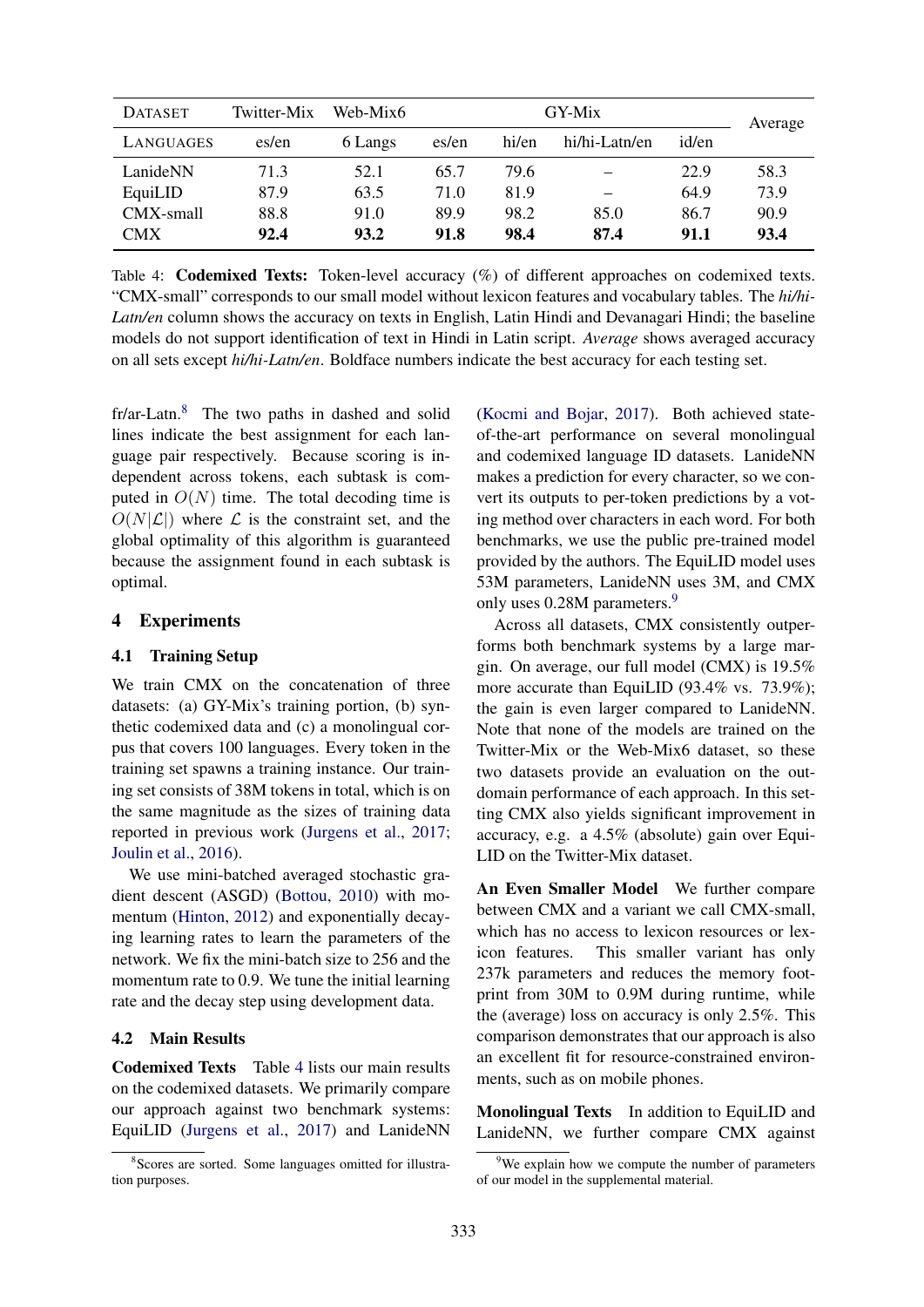<span id="page-6-3"></span>

| MODEL                     | Sent Acc.                | Char/Sec |  |  |  |
|---------------------------|--------------------------|----------|--|--|--|
|                           | <b>CODEMIXING MODELS</b> |          |  |  |  |
| LanideNN                  | 94.6                     | 0.17k    |  |  |  |
| EquiLID                   | 95.1                     | 0.25k    |  |  |  |
| $CMX$ -small              | 94.6                     | 265.5k   |  |  |  |
| <b>CMX</b>                | 96.6                     | 206.1k   |  |  |  |
| <b>MONOLINGUAL MODELS</b> |                          |          |  |  |  |
| Langid.py                 | 92.8                     | 183.8k   |  |  |  |
| fastText-small            | 92.5                     | 2,671.1k |  |  |  |
| fastText-full             | 94.4                     | 2,428.3k |  |  |  |
| CLD2                      | 95.5                     | 4,355.0k |  |  |  |

Table 5: Monolingual Texts: Sentence-level accuracy (%) on KB-Mono56. Monolingual models make per-sentence predictions only.

Langid.py [\(Lui and Baldwin,](#page-9-1) [2012\)](#page-9-1),  $CLD2^{10}$  $CLD2^{10}$  $CLD2^{10}$  and fastText [\(Joulin et al.,](#page-8-11) [2016,](#page-8-11) [2017\)](#page-8-14)—all are popular off-the-shelf tools for monolingual language ID. Sentence-level predictions for EquiLID and LanideNN models are obtained by simple voting. Table [5](#page-6-3) summarizes sentence-level accuracy of different approaches on the KB-Mono56 test set. CMX achieves the best sentence-level accuracy over all monolingual and codemixing benchmark systems. The resource-constrained CMXsmall also performs strongly, obtaining 94.6% accuracy on this test set.

Our approach also maintains high performance on very short texts, which is especially important for many language identification contexts such as user-generated content. This is demonstrated in Figure [4,](#page-6-4) which plots the cumulative accuracy curve on KB-Mono56 over sentence length (as measured by the number of non-whitespace characters). For example, points at  $x=50$  show the averaged accuracies over sentences with no more than 50 characters. We compare CMX against the best performing monolingual and codemixing benchmark systems. The relative gain is more prominent on shorter sentences than on longer ones. For example, the improvement is 4.6% on short sentences  $(\leq 30$  characters), while the gain on segments ≤150 characters is 1.9%. Similar patterns are seen with respect to other systems.

Inference Speed Table [5](#page-6-3) also shows the inference speed of each method in characters per second, tested on a machine with a 3.5GHz Intel

<span id="page-6-4"></span>

Figure 4: Sentence-level accuracy  $(y\text{-axis})$  on KB-Mono56 as a function of the maximum number of non-whitespace characters in a sentence  $(x\text{-axis})$ . For example, the point at  $x = 50$  denotes the accuracy on all the sentences with  $\leq 50$  characters.

<span id="page-6-0"></span>

Figure 5: Accuracy on development sets with various feature dropout rate values p.

Xeon processor and 32GB RAM. CMX (written in C++) is far faster than other fine-grained systems, e.g. it has an 800x speed-up over Equi-LID. It is not surprising that monolingual models are faster than CMX, which makes a prediction for every token rather than once for the entire sequence. Of course, monolingual models do not support language ID on codemixed inputs, and furthermore CMX performs the best even on monolingual texts.

#### <span id="page-6-1"></span>4.3 Analysis

Feature Dropout Rate To analyze how the feature dropout rate impacts the model performance, we create a set of *synthetically misspelled* tokens by random duplication or replacement of one or two characters. In addition, we ensure that every token has at least one language-unique character, so a model with character  $n$ -gram features should be able to easily identify the language of this token. Figure [5](#page-6-0) shows the tuning results for dropout values on misspelled tokens and the GY-Mix development set. Without feature dropout  $(p=0.0)$ , our model only gets 72.1% on misspelled tokens,

<span id="page-6-2"></span><sup>10</sup><https://github.com/CLD2Owners/cld2>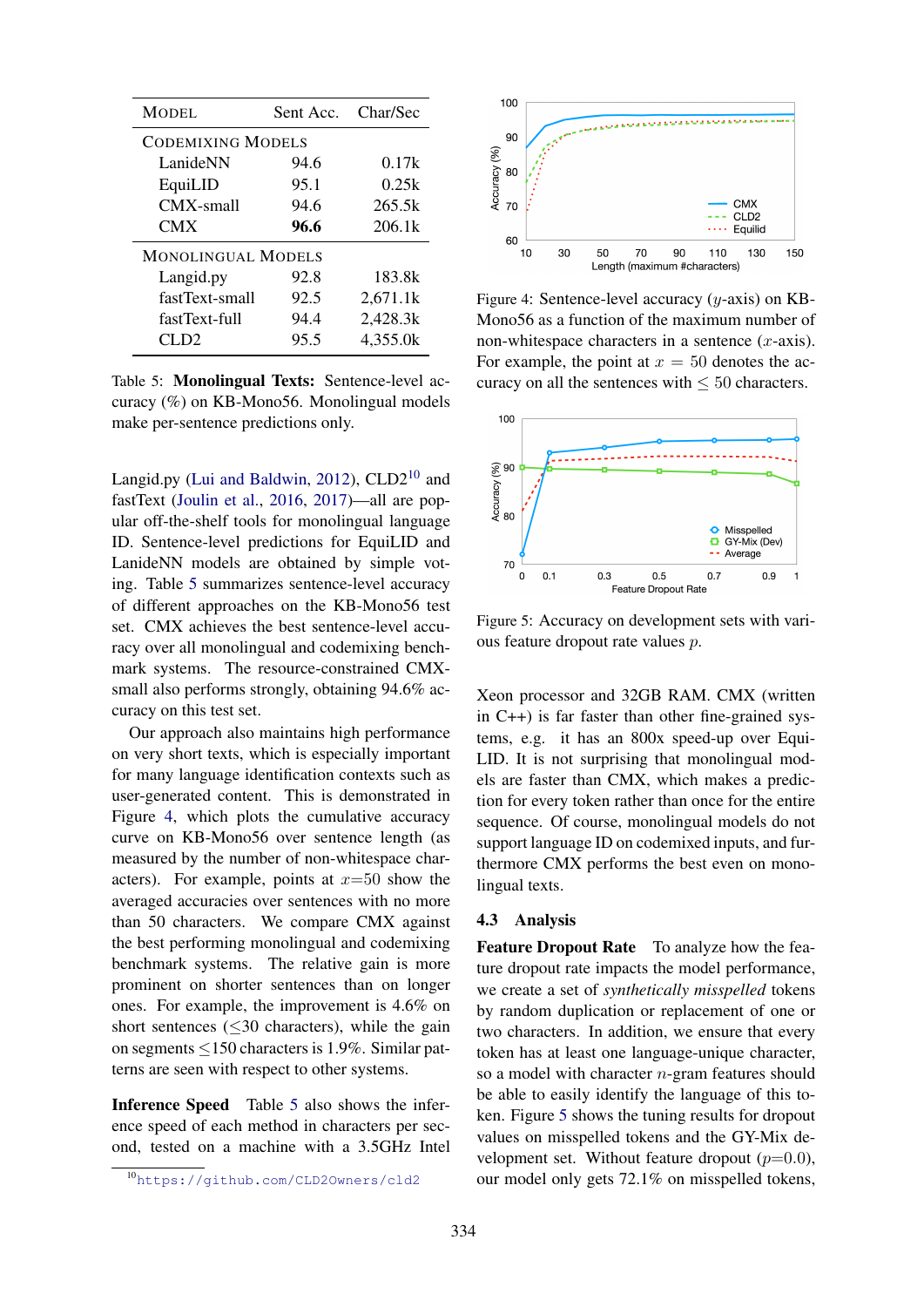<span id="page-7-1"></span>

| <b>TRAINING DATA</b> | Twitter-Mix |      | Web-Mix6 GY-Mix (Test) KB-Mono56 |      |
|----------------------|-------------|------|----------------------------------|------|
| All Training Corpora | 92.4        | 93.2 | 93.6                             | 95.1 |
| w/o GY-Mix (Train)   | 88.5        | 92.9 | 893                              | 95.0 |
| w/o Synthetic        | 92.1        | 88.8 | 92.5                             | 95.1 |

Table 6: Token-level accuracy of our full model with different training sets, removing either GY-Mix annotations or synthetic codemixed corpus at a time.

<span id="page-7-0"></span>

| <b>METHOD</b>                  |      | GY-Mix KB-Mono56 #Lang/Sent |      |
|--------------------------------|------|-----------------------------|------|
| Independent                    | 87.8 | 91.9                        | 1.78 |
| <b>Switching Penalty</b>       | 89.4 | 93.1                        | 1.58 |
| <b>Bilingually Constrained</b> | 93.6 | 95.1                        | 1.27 |
| Gold                           |      |                             | 1.15 |

Table 7: Token-level accuracy of different decoding methods on GY-Mix and KB-Mono56, as well as the averaged number of predicted languages in each sentence.

indicating that n-gram features are not properly trained. The proposed feature dropout method effectively addresses this issue, improving the accuracy to 95.3% with  $p \ge 0.5$ . We choose  $p = 0.5$ (Figure [3\)](#page-4-0) because it gives the best trade-off on the two tuning sets. The curves in Figure [5](#page-6-0) also show that model performance is robust across a wide range of dropout rates between the two extremes, so the strategy is effective, but is not highly sensitive and does not require careful tuning.

Impact of Decoding Algorithm Table [7](#page-7-0) shows a comparison over different decoding strategies, including (a) *independent* greedy prediction for each token, (b) adding a *switching penalty* and decoding with Viterbi, (c) and our *bilingually constrained* decoding. For the second method, we add a fixed transition matrix that gives a penalty score  $\log p$  for every code switch in a sentence. We choose  $p = 0.5$ , which gives the best overall results on the development set. Our approach outperforms *switching penalty* by more than 2% on both GY-Mix and KB-Mono56. To analyze the reason behind this difference we show the average number of languages in each sentence in Table [7.](#page-7-0) Both baseline approaches on average predict more than 1.5 languages per sentence while the oracle number based on gold labels is only 1.15. Our global bilingual constraints effectively address this over-prediction issue, reducing the average number of predicted languages to 1.27. We also measure the running time of all methods. The decoding speed of our method is 206k char/sec (Table [5\)](#page-6-3), while the *independent* method is 220k char/sec. Our decoding with global constraints thus only increases the running time by a factor of 1.07.

Codemixed Training Datasets Our training data consists of two codemixed corpora: manual annotations on real-world data (GY-Mix) and a synthetic corpus. To analyze their contribution, we remove each corpus in turn from the training set and report the results in Table [6.](#page-7-1) Adding the GY-Mix training set mainly improves accuracy on GY-Mix test and Twitter-Mix, while the gains from the synthetic data are greatest on Web-Mix6. This shows that synthetic data helps CMX generalize to a broader range of languages since GY-Mix has language overlap only with Twitter-Mix, not Web-Mix6. The two examples below further demonstrate the benefit of synthetic examples:

#### *With Synthetic Data*

• [ Translate  $]_{en}$  [ maçã  $]_{pt}$  [ to English  $]_{en}$ 

• [ Translate  $]_{en}$  [ Apfel  $]_{de}$  [ to English  $]_{en}$ *Without Synthetic Data*

- [ Translate  $\text{mag}$ ã to ]<sub>pt</sub> [ English ]<sub>en</sub>
- [ Translate Apfel to English  $]_{en}$

Both examples are likely potential queries "Translate *apple* to English" with *apple* replaced by its translation in German(de) or Portuguese(pt). The underlying language pairings never appear in GY-Mix. CMX with synthetic training data is able to correctly identify the single token inter-mixed in a sentence, while the model trained without synthetic data fails on both cases.

Contribution of Features CMX has three types of features: character  $n$ -gram, script, and lexicon features. n-gram features play a crucial role as back-off from lexicon features. Consider informal Latin script inputs, like *hellooooo*, for which no lexicon features fire. Foregoing  $n$ -gram features results in abysmal performance  $(<20\%)$  on this type of input because script features alone are inadequate. The main impact of script features is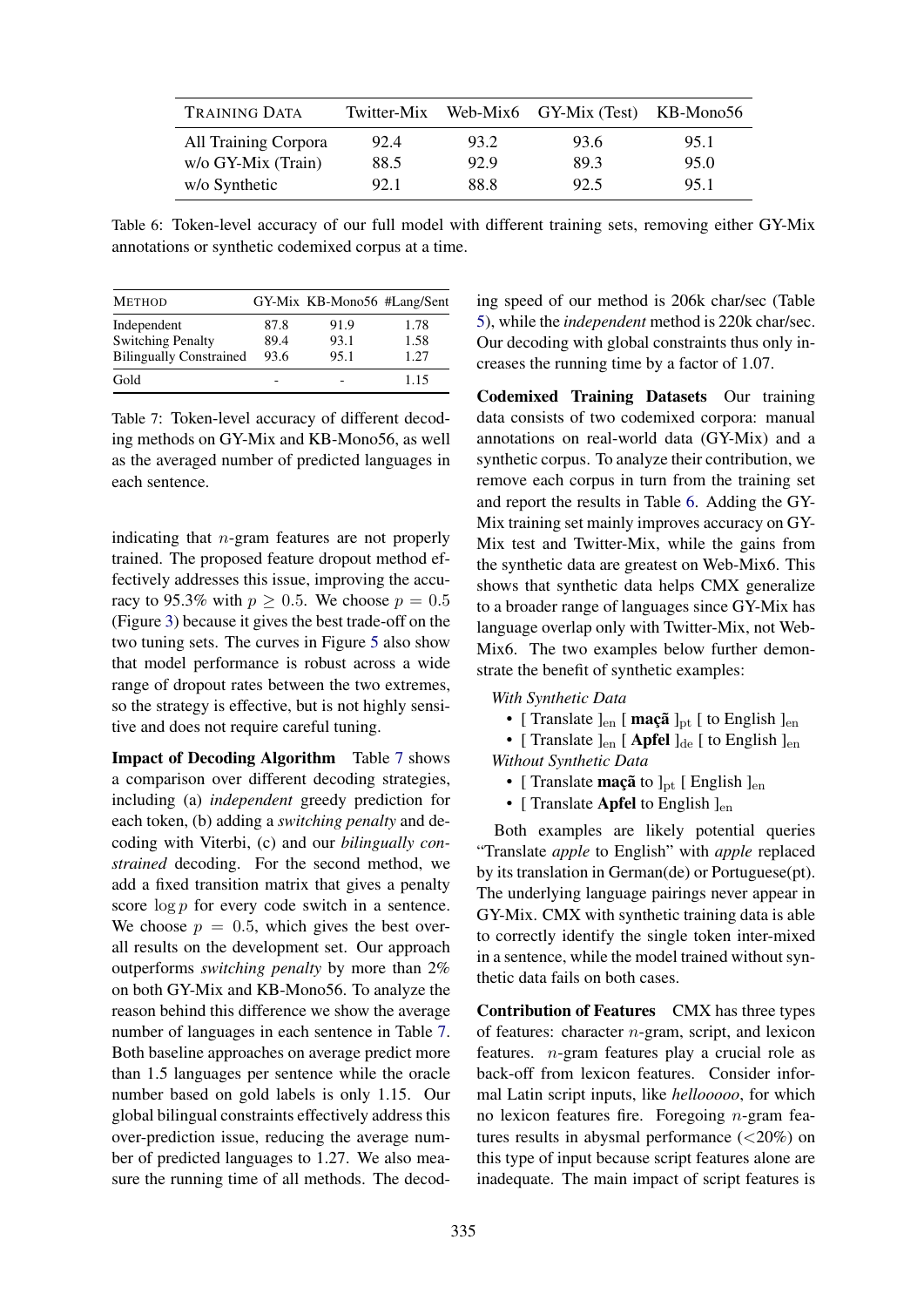to avoid embarrassing mistakes on inputs that can be easily identified from their scripts. Finally, note that removing lexicon features corresponds to the CMX-small model. On monolingual inputs (Table [5\)](#page-6-3), the lexicon features in CMX provide a 2.0% absolute improvement in accuracy.

## 5 Conclusions

CMX is a fast and compact model for finegrained language identification. It outperforms related models on codemixed and monolingual texts, which we show on several datasets covering text in a variety of languages and gathered from diverse sources. Furthermore, it is particularly robust to the idiosyncrasies of short informal text.

## Acknowledgments

We thank Emily Pitler, Slav Petrov, John Alex, Daniel Andor, Kellie Webster, Vera Axelrod, Kuzman Ganchev, Jan Botha, and Manaal Faruqui for helpful discussions during this work, and our anonymous reviewers for their thoughtful comments and suggestions. We also thank Elixabete Gomez, Héctor Alcalde, Knot Pipatsrisawat, and their stellar team of linguists who helped us to annotate and curate much of our data.

## References

- <span id="page-8-2"></span>Timothy Baldwin, Paul Cook, Marco Lui, Andrew MacKinlay, and Li Wang. 2013. How noisy social media text, how diffrnt social media sources? In *Proceedings of the International Joint Conference on Natural Language Processing*, pages 356–364.
- <span id="page-8-4"></span>Timothy Baldwin and Marco Lui. 2010. Language identification: The long and the short of the matter. In *Proceedings of Human Language Technologies: The Annual Conference of the North American Chapter of the ACL*, pages 229–237.
- <span id="page-8-0"></span>Kalika Bali, Jatin Sharma, Monojit Choudhury, and Yogarshi Vyas. 2014. [I am borrowing ya mixing, an](http://www.aclweb.org/anthology/W14-3914) [analysis of english-hindi code mixing in facebook.](http://www.aclweb.org/anthology/W14-3914) In *Proceedings of the First Workshop on Computational Approaches to Code Switching*, pages 116– 126, Doha, Qatar. Association for Computational Linguistics.
- <span id="page-8-8"></span>Utsab Barman, Amitava Das, Joachim Wagner, and Jennifer Foster. 2014. Code mixing: A challenge for language identification in the language of social media. In *Proceedings of the First Workshop on Computational Approaches to Code Switching*, pages 13–24.
- <span id="page-8-1"></span>Irshad Ahmad Bhat, Riyaz A. Bhat, and Manish Shrivastava. 2018. Universal dependency parsing for hindi-english code-switching. In *Proceedings of the 2018 Conference of the North American Chapter of the Association for Computational Linguistics*.
- <span id="page-8-9"></span>Jan A Botha, Emily Pitler, Ji Ma, Anton Bakalov, Alex Salcianu, David Weiss, Ryan McDonald, and Slav Petrov. 2017. Natural language processing with small feed-forward networks. In *Proceedings of the 2017 Conference on Empirical Methods in Natural Language Processing*, pages 2879–2885.
- <span id="page-8-12"></span>Léon Bottou. 2010. Large-scale machine learning with stochastic gradient descent. In *Proceedings of COMPSTAT'2010*, pages 177–186. Springer.
- <span id="page-8-7"></span>Amitava Das and Björn Gambäck. 2014. Identifying languages at the word level in code-mixed indian social media text. In *Proceedings of the 11th International Conference on Natural Language Processing*, pages 378–387.
- <span id="page-8-10"></span>Kuzman Ganchev and Mark Dredze. 2008. Small statistical models by random feature mixing. In *Proceedings of the ACL-08: HLT Workshop on Mobile Language Processing*, pages 19–20.
- <span id="page-8-13"></span>Geoffrey E Hinton. 2012. A practical guide to training restricted boltzmann machines. In *Neural networks: Tricks of the trade*, pages 599–619. Springer.
- <span id="page-8-3"></span>Baden Hughes, Timothy Baldwin, Steven Bird, Jeremy Nicholson, and Andrew MacKinlay. 2006. Reconsidering language identification for written language resources. In *Proceedings of the International Conference on Language Resources and Evaluation*, pages 485–488.
- <span id="page-8-11"></span>Armand Joulin, Edouard Grave, Piotr Bojanowski, Matthijs Douze, Hérve Jégou, and Tomas Mikolov. 2016. Fasttext.zip: Compressing text classification models. *arXiv preprint arXiv:1612.03651*.
- <span id="page-8-14"></span>Armand Joulin, Edouard Grave, Piotr Bojanowski, and Tomas Mikolov. 2017. Bag of tricks for efficient text classification. In *Proceedings of the 15th Conference of the European Chapter of the Association for Computational Linguistics, EACL 2017*, pages  $427 - 431$ .
- <span id="page-8-6"></span>David Jurgens, Yulia Tsvetkov, and Dan Jurafsky. 2017. Incorporating dialectal variability for socially equitable language identification. In *Proceedings of the 55th Annual Meeting of the Association for Computational Linguistics (Volume 2: Short Papers)*, volume 2, pages 51–57.
- <span id="page-8-5"></span>Ben King and Steven Abney. 2013. Labeling the languages of words in mixed-language documents using weakly supervised methods. In *Proccedings of the Conference of the North American Chapter of the Association for Computational Linguistics: Human Language Technologies*.